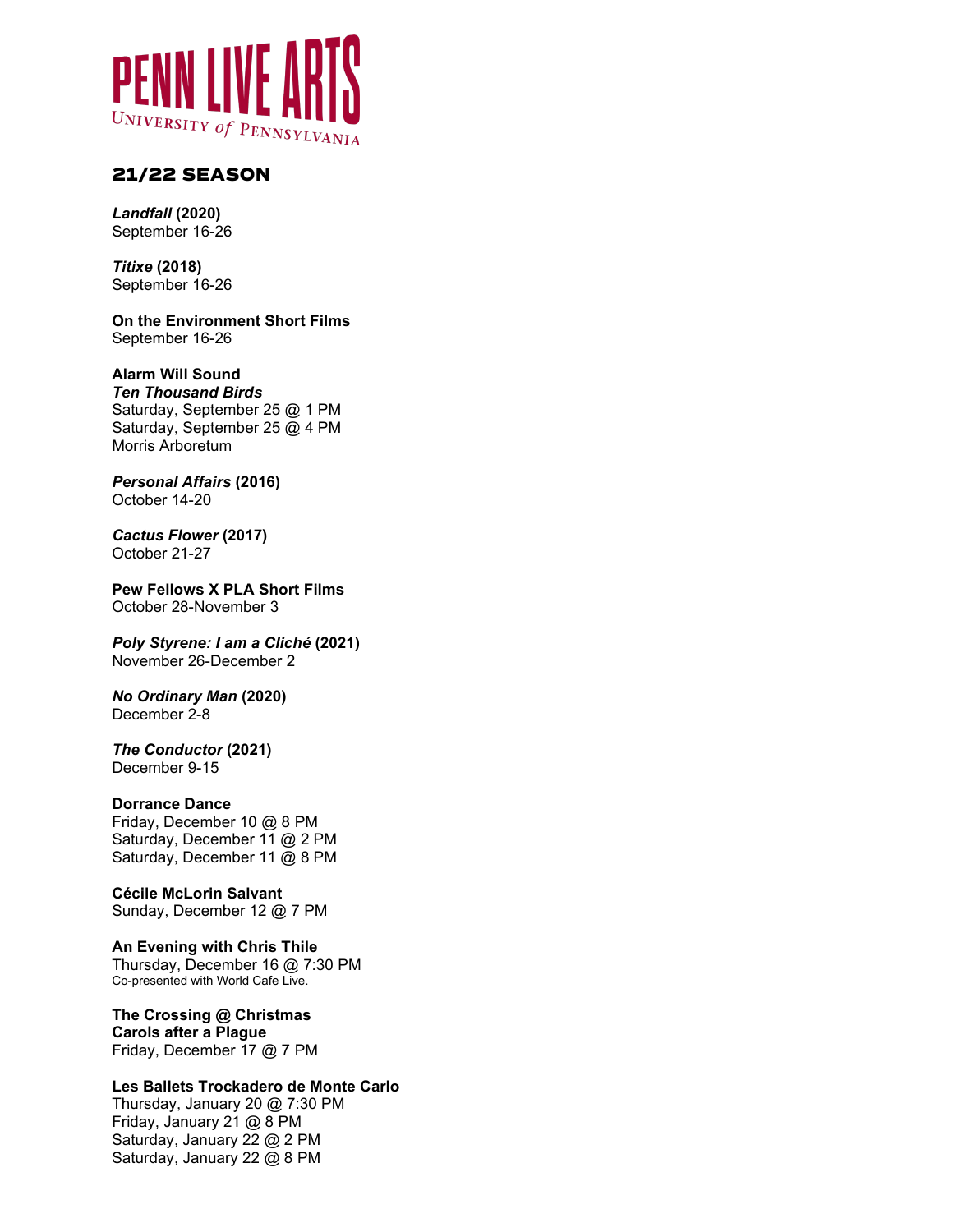

**Campbell Brothers John Coltrane's** *A Love Supreme* Friday, January 28 @ 8 PM

**Cirque Mechanics** *Birdhouse Factory* Sunday, January 30 @ 3 PM

**The Jazz Gallery All-Stars** Friday, February 4 @ 8 PM

**Regina Carter Quartet** Friday, February 11 @ 8 PM

**Trinity Irish Dance Company** Friday, February 18 @ 8 PM

Saturday, February 19 @ 2 PM Saturday, February 19 @ 8 PM

**Nora Brown** Saturday, March 5 @ 7:30 PM

**Circa**

*Humans 2.0* Friday, March 11 @ 8 PM Saturday, March 12 @ 2 PM

*La Casa de Mama Icha* **(2021)** March 17-23

*Chèche Lavi* **(2019)** March 18-24

### *Mija* **(2022)**

March 19-25

### **Rennie Harris:** *LIFTED*

Friday, March 18 @ 8 PM Saturday, March 19 @ 2 PM Saturday, March 19 @ 8 PM

**Ravi Coltrane** Saturday, March 26 @ 8 PM

### **The Crossing**

*In a House Besieged* Sunday, March 27 @ 7 PM Saint Mark's Church

**SFJAZZ Collective**

Sunday, April 3 @ 7 PM

**Zakir Hussain Triveni** Thursday, April 7 @ 7:30 PM